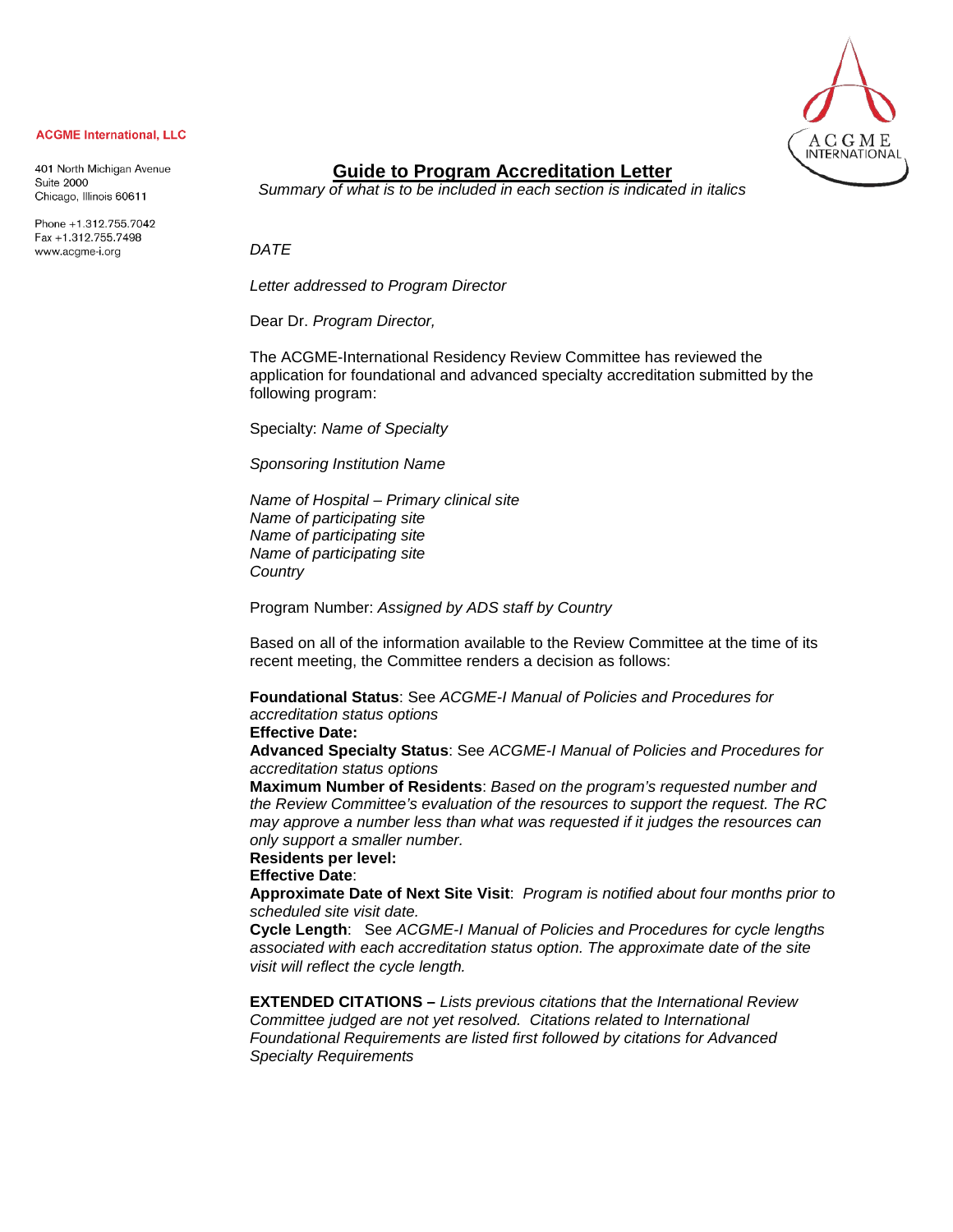## **High level descriptor of the citation Requirement | Since: Date of Review Committee action | Status: Extended**

**\*\*If a progress report is requested, it will be indicated here.**

*Requirement Section heading/Secondary heading/etc*. *Specific Requirement Number, such as II.B.3 The specific requirement that was judged by the Review Committee to be non-compliant*

*Original rationale for issuing the citation at the date listed above. A description of why the Review Committee judged the program to be not in substantial compliance with the above stated requirement. The rationale may include reference to the submitted application materials and/or information in the site visitor's report.*

Continued Non-Compliance : date that the International Review Committee extended the citation**.** *A description of why the Review Committee judged that the program was not in substantial compliance on the date of the review noted above. This pattern is repeated for all extensions of the citation.*

*This pattern is repeated to describe all areas that the Review Committee judged the program not in substantial compliance with the requirements.*

**NEW CITATIONS –** *Lists new citations that the International Review Committee judged are not yet resolved. Citations related to International Foundational Requirements are listed first followed by citations for Advanced Specialty Requirements*

### **High level descriptor of the citation Requirement | Since: Date of Review Committee action | Status: New**

**\*\*If a progress report is requested, it will be indicated here.**

*Requirement Section heading/Secondary heading/etc*. *Specific Requirement Number, such as V.B.3 The specific requirement that was judged by the Review Committee to be non-compliant*

*A description of why the Review Committee judged the program to be not in substantial compliance with the above stated requirement. The rationale may include reference to the submitted application materials and/or information in the site visitor's report.*

*This pattern is repeated to describe all areas that the Review Committee judged the program not in substantial compliance with the requirements.*

**RESOLVED CITATIONS –** *Lists citations that the International Review Committee judges to be resolved. The program is now in substantial compliance with these requirements, and no additional information will be needed from the program. Resolved citations for International Foundational Requirements are listed first, followed by resolved citations for Advanced Specialty Requirements.*

#### **High level descriptor of the citation Requirement | Since: Date of Review Committee action | Status: Resolved**

*Requirement Section heading/Secondary heading/etc*. *Specific Requirement Number, such as V.B.3 The specific requirement that was judged by the Review Committee to be non-compliant*

*A description of why the Review Committee judged the program to be not in substantial compliance with the above stated requirement. The rationale may include reference to the submitted application materials and/or information in the site visitor's report.*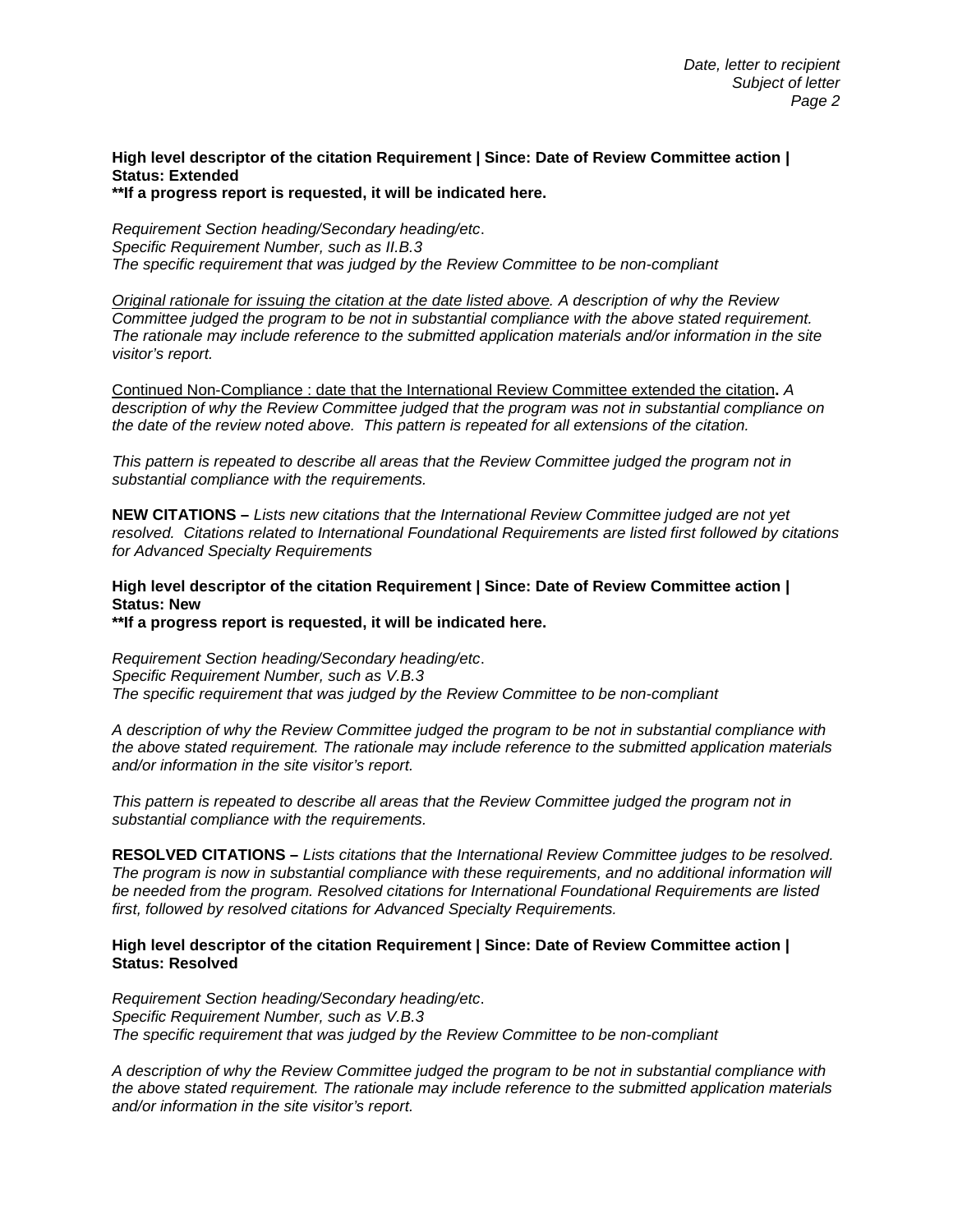*This pattern is repeated to describe all areas that the Review Committee judged the program is now in substantial compliance with the requirements.*

#### **Type of Response for Progress Report**

*If a progress report(s) is requested the information that the International Review Committee is requesting and the date that the report is due will be described here.*

#### **High level descriptor of the citation Requirement | Since: Date of Review Committee action | Status: New or Extended**

*Requirement Section heading/Secondary heading/etc*. *Specific Requirement Number, such as V.B.3 The specific requirement that was judged by the Review Committee to be non-compliant*

*A description of why the Review Committee judged the program to be not in substantial compliance with the above stated requirement. The rationale may include reference to the submitted application materials and/or information in the site visitor's report.*

**Type of Progress Report –** *indicates the exact information requested and the deadline for sending the information to the ACGME-I Executive Director.* 

*This pattern is repeated to describe all progress reports requested by the Review Committee.*

#### **Other Comments**

*The letter may include additional text here such as: Commendation for exemplary institutional performance Approval of a major change* 

*Based on information provided during review of the application, the Review Committee may also identify one or more areas for improvement. Areas for improvement are not citations and do not have to be answered on subsequent reviews; however, if the concerning trends noted continue, they may become citations on subsequent reviews.* 

It is the policy of the ACGME-International and its Review Committee that each time an action is taken regarding the accreditation status of a program, the residents and applicants (those invited for interviews) must be notified. In addition, this office must be notified of any major changes in the organization of the program. When corresponding with this office, please identify the program by number and name as indicated above. Changes in participating institutions and changes in leadership must be reported to the Review Committee using the ACGME-I Accreditation Data System.

Sincerely yours,

Journine Cofewis EdD

Lorraine Lewis, EdD Executive Director, International Accreditation, ACGME International (ACGME-I) ACGME-International Review Committee 001.1.312-755-5043 [llewis@acgme-i.org](mailto:llewis@acgme-i.org)